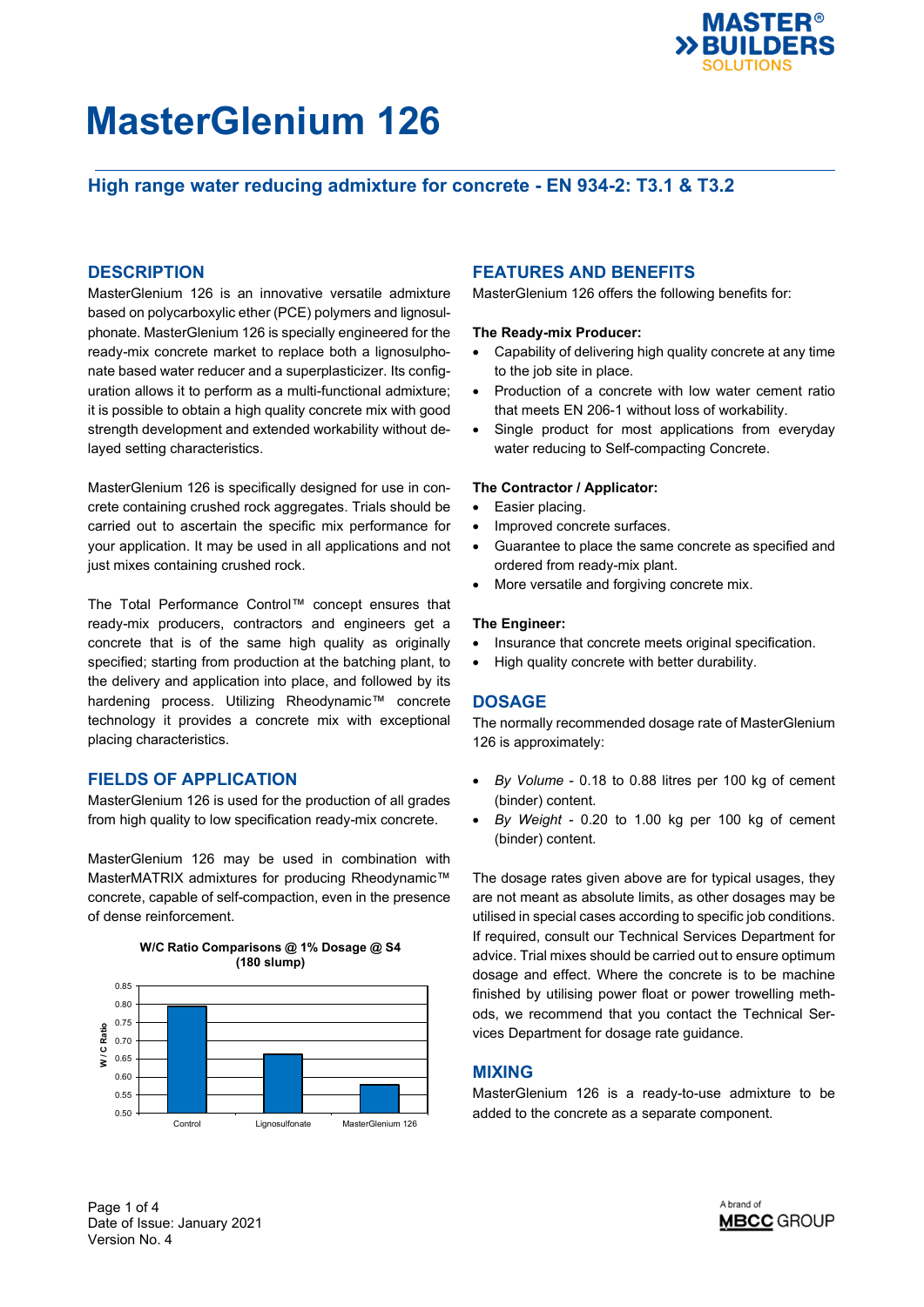

## **High range water reducing admixture for concrete - EN 934-2: T3.1 & T3.2**

Optimal performance is obtained if MasterGlenium 126 is dispensed into the concrete mix right after the addition of the first 80% of the mixing water, i.e. when all solids are wetted out. Avoid adding the admixture to the dry aggregates.

#### **EFFECTS OF OVERDOSING**

The detrimental effects of an overdose of MasterGlenium 126 will depend upon the magnitude of the overdose in that an increase in initial setting time will occur. Provided the concrete is protected and cured, this will not necessarily result in any reduction in 28 day strength. The consistence (slump) of the concrete will be increased or the concrete will have a lower water content than the original mix design due to the additional plasticizing effects of the overdose. In addition to this there may be an increase in air entrainment.

### **AIR ENTRAINMENT**

Within the recommended dosage range, the use of Glenium® 126 will not entrain air in excess of the requirements of BS EN 934-2, Tables 2, 3.1 & 3.2.

## **COMPATIBILITY**

MasterGlenium 126 can be used with all types of EN 197 Cements. For use with other special cements, contact our Technical Services Department.

MasterGlenium 126 should not be pre-mixed with other admixtures. If other admixtures are to be used in concrete containing MasterGlenium 126 they must be dispensed separately.

MasterGlenium 126 is not compatible with MasterRheobuild superplasticizers. In order to optimize special requirements the use of the following complementary additives is suggested:

- Viscosity modifying agent MasterMatrix to produce Rheodynamic™ concrete
- Air entraining agent MasterAir to improve frost/thaw resistance

When such complimentary admixtures are required it is important that laboratory trials are performed, prior to any supply, to determine the respective dosages of any complimentary admixture, and the suitability, in the fresh and hardened state, of the resultant concrete. In these circumstances we recommend that you consult our Technical Services Department for further advice.

#### **PACKAGING**

MasterGlenium 126 is supplied in Bulk, 1000-litre IBC's and 15-litre containers.

### **CONTACT DETAILS**

Master Builders Solutions UK Ltd, Swinton Hall Road, Swinton, Manchester, M27 4EU Tel: +44 (0) 161 727 6300 [www.master-builders-solutions.com/en-gb](http://www.master-builders-solutions.com/en-gb)



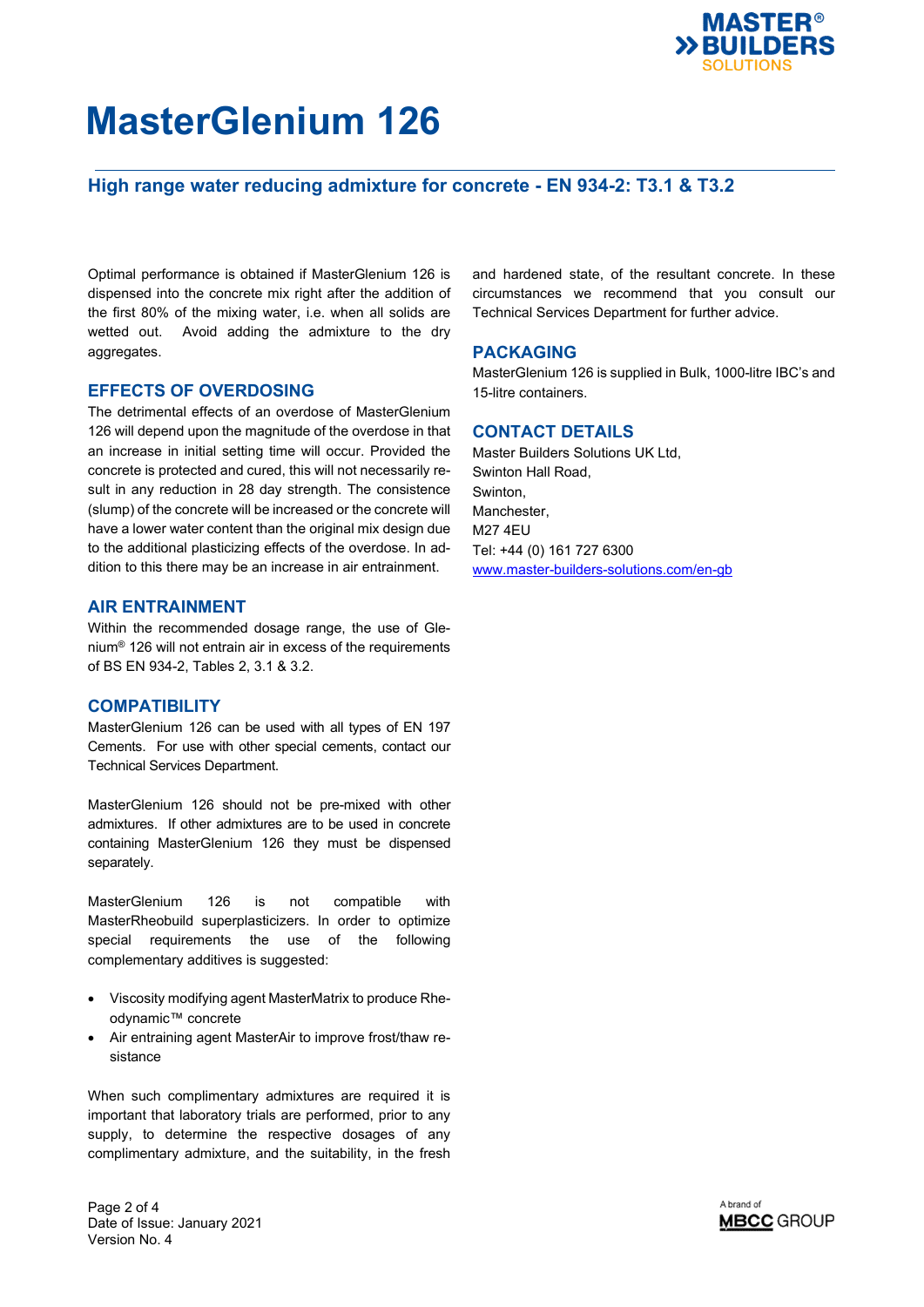

## **High range water reducing admixture for concrete - EN 934-2: T3.1 & T3.2**

| <b>Product Data</b>          |                                                                                                                                                                                                                                                                                                                  |
|------------------------------|------------------------------------------------------------------------------------------------------------------------------------------------------------------------------------------------------------------------------------------------------------------------------------------------------------------|
| Appearance:                  | <b>Brown liquid</b>                                                                                                                                                                                                                                                                                              |
| Specific gravity @ 20°C:     | $1.13 \pm 0.03$ g/cm <sup>3</sup>                                                                                                                                                                                                                                                                                |
| pH-value:                    | $5.5 \pm 1$                                                                                                                                                                                                                                                                                                      |
| Alkali content (%):          | $\leq$ 1.00 by mass                                                                                                                                                                                                                                                                                              |
| Chloride content (%):        | $\leq 0.10$ by mass                                                                                                                                                                                                                                                                                              |
| Corrosion behaviour:         | Contains only components according to BS EN 934-<br>1:2008, Annex A.1                                                                                                                                                                                                                                            |
| Air Content:                 | Fulfilled                                                                                                                                                                                                                                                                                                        |
| Water reduction:             | $\geq$ 112% of Reference mix                                                                                                                                                                                                                                                                                     |
| Increase in consistence:     | Increase of ≥ 120mm from initial slump or ≥ 160mm from<br>initial flow                                                                                                                                                                                                                                           |
| Retention of consistence:    | At 30 mins ≥ Reference mix at initial                                                                                                                                                                                                                                                                            |
| Compressive strength:        | Fulfilled                                                                                                                                                                                                                                                                                                        |
| Durability:                  | <b>NPD</b>                                                                                                                                                                                                                                                                                                       |
| Dangerous substances:        | <b>NPD</b>                                                                                                                                                                                                                                                                                                       |
| <b>Logistics</b>             |                                                                                                                                                                                                                                                                                                                  |
| Shelf life:                  | 12 months if stored according to manufacturer's instructions<br>in unopened container.                                                                                                                                                                                                                           |
| Storage conditions:          | Store in original sealed containers and at temperatures be-<br>tween 5°C and 30°C. Store under cover, out of direct sun-<br>light and protect from extremes of temperature. Failure to<br>comply with the recommended storage conditions may re-<br>sult in premature deterioration of the product or packaging. |
| Handling and transportation: | Refer to MasterGlenium 126 Safety Data Sheet                                                                                                                                                                                                                                                                     |
| Disposal:                    | Refer to MasterGlenium 126 Safety Data Sheet                                                                                                                                                                                                                                                                     |



**EN 934-2: T3.1 & T3.2** Declaration of Performance can be found at master-builders-solutions.com/en-gb